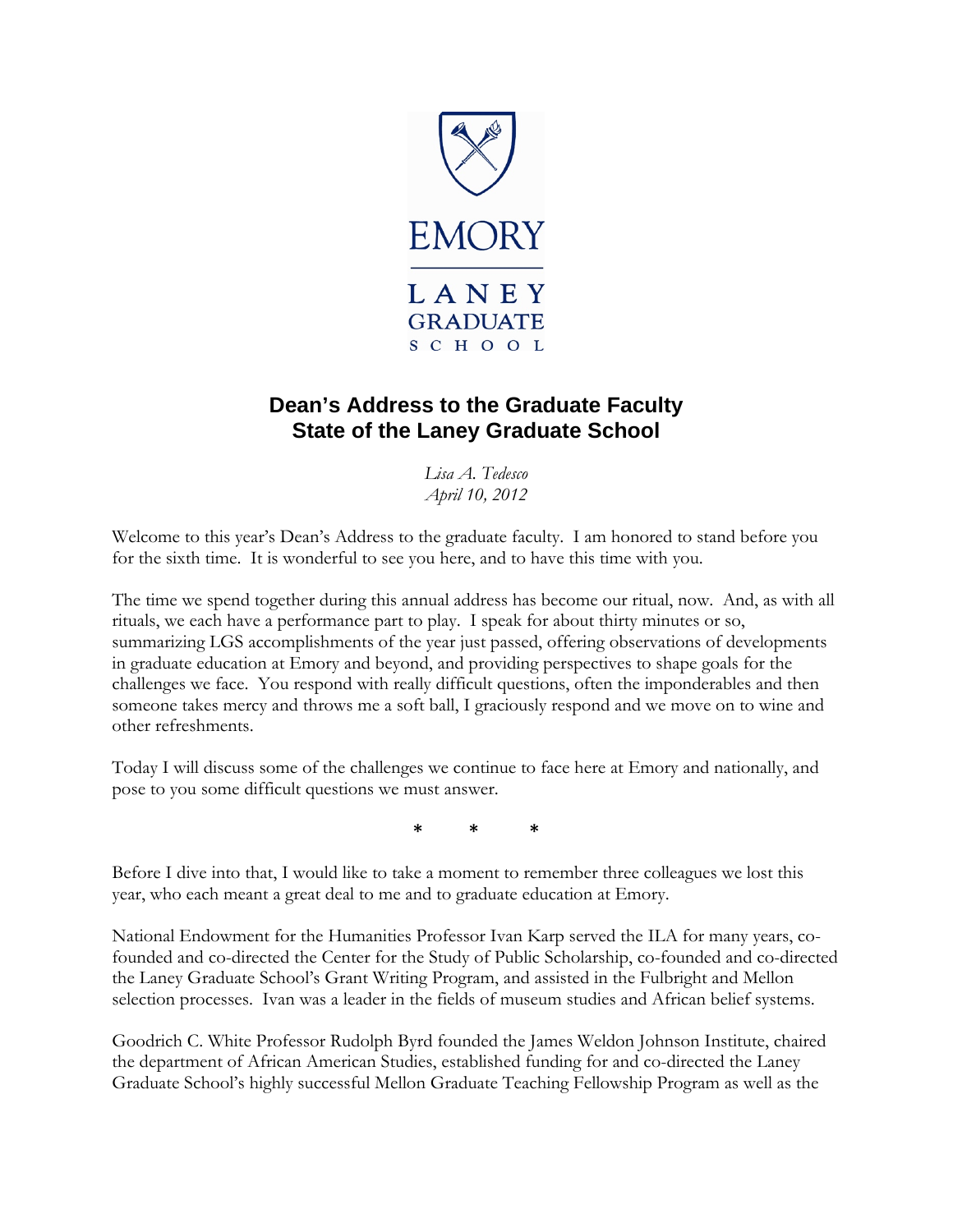Mellon Mays Undergraduate Fellowship Program. Rudolph was a leader in the fields of African American studies, literature, sexuality and difference.

Associate Professor of French and Italian Candace Lang served as Chair of the Department of French and Italian from 2006 to 2009 and again for some time in 2010. Candace was devoted to the graduate program in French and advised many graduate students working in French literature and critical theory.

Please join me as we pause for a moment to remember these colleagues.

**\* \* \*** 

When we remember colleagues who have spent their professional lives in the academy, it is natural to think about that world and about our own professional lives in it. It is a world that may be changing in significant ways, and I will have some things to say about that later on. But as I was thinking through those challenging and difficult things, I reminded myself about another side, about what makes me proud to be the dean of the Laney Graduate School at Emory University. I feel proud to have colleagues like Ivan, Rudolph and Candace, …

when I talk to Ken Brigham and Julie Gazmararian, coming back from a Burroughs-Wellcome conference, and they tell me that our Molecules to Mankind program is recognizably ahead of others because we have strong structures and cultures that support interdisciplinary innovation;

when I talk to David Nugent and Carla Roncoli, returning from world conferences on development practice programs, and they tell me that our curriculum and practicum structure is emerging as the model others seek to adapt;

when I attend the MLA conference awards session, and Emory is the only university that has faculty members called up to receive awards three times;

when I hear that the Mellon Foundation has again singled out our Art History program as a leader, this time by funding a program that will place Art History doctoral students at the High Museum of Art, learning about curating objects.

These are moments when I feel enormously proud, proud to be working with a talented and committed group of faculty colleagues, at an institution that enables them to pursue extraordinary work as researchers, scholars, and teachers.

Thank you, for these moments and many others, and for all everyone does for the Laney Graduate School and for Emory University.

**\* \* \*** 

It is customary at these occasions to take some time to update you about important developments at the Laney Graduate School. Let me take a few moments to mention some developments among our newer graduate programs.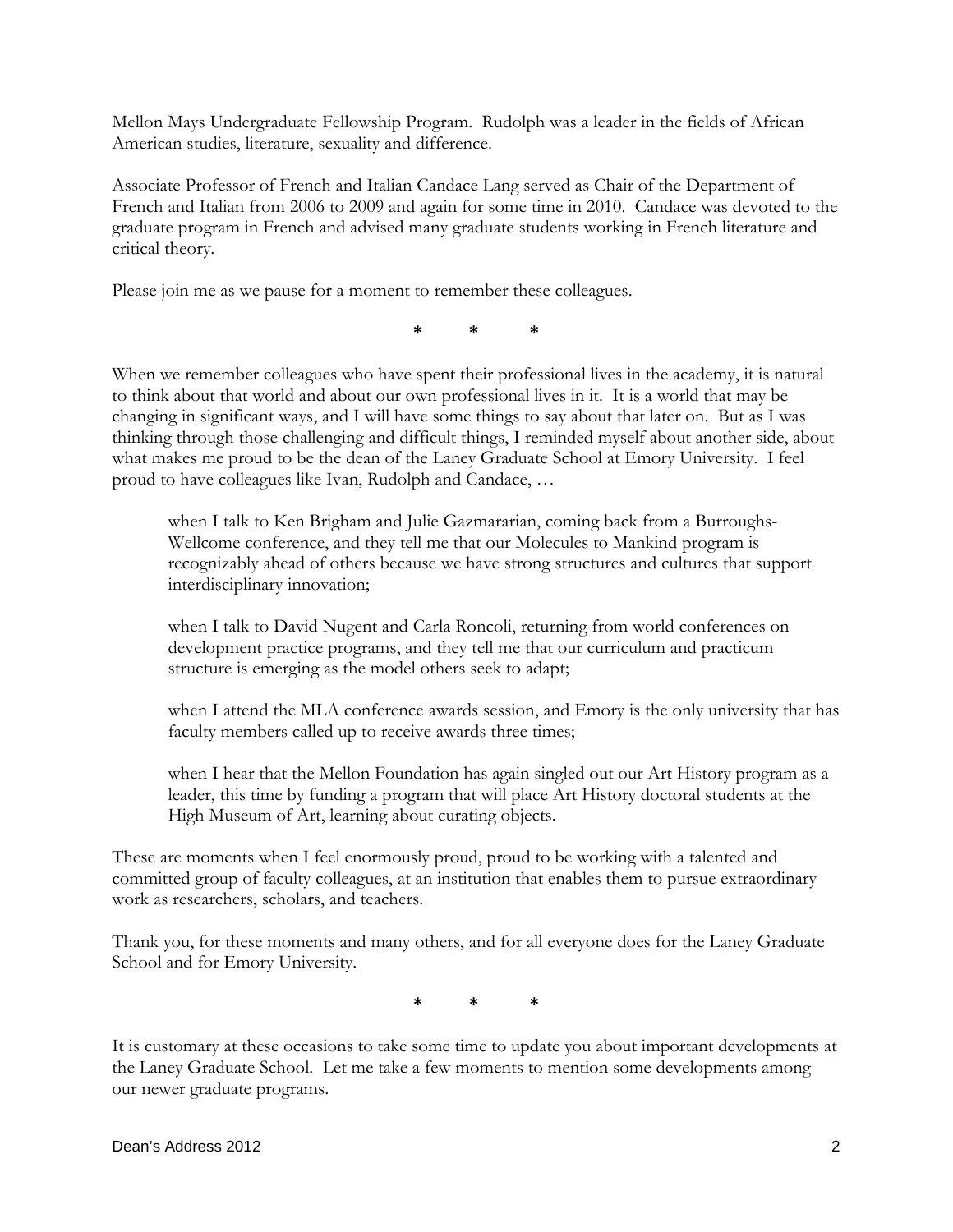This spring marks the conclusion of the first year for our doctoral programs in Cancer Biology and Environmental Health Sciences. Both are attracting the attention of excellently prepared potential students.

This spring, we also graduate our first class of students in the Masters in Development Practice program. This program has enjoyed tremendous success in its first two years in large part due to the leadership of Professor David Nugent. Professor Nugent was recently appointed the North American representative to the newly formed International Steering Committee of the MDP.

This year also saw the first exchange of students with Peking University in our joint Biomedical Engineering program with Georgia Tech and Peking University. Students from our program went to China, and students from China joined us here in Atlanta. This is an exciting project of international collaboration, and we are very pleased to see it thriving.

I am also pleased to report that this coming academic year, we will have a new PhD program in Islamic Civilizations Studies or ICIVS. ICIVS will highlight the trans-regional and transnational connections between the Middle East, South Asia, Africa and beyond. No university in North America offers a degree program that is comparable to ICIVS or is as truly interdisciplinary. We are very proud to offer this great program and thank Professors Vincent Cornell and Gordon Newby for their work in developing and guiding the proposal.

Our students are also taking steps to create programs that meet their needs. A great example of this is *Eat. Teach. Talk. Run*. Students are invited to meet at cross-points of the campus, enjoy lunch, and hear short 4-minute flashtalks from other graduate students before getting back to the lab or classroom.

**\* \* \*** 

Looking inward, the Laney Graduate School is also engaged in programming and exercises to keep us vibrant and responsive to the changing landscape of the academy and the challenges of the day.

The director of the Graduate Division of Biological and Biomedical Sciences, Professor Keith Wilkinson, and the director of the Emory Center for Science Education, Professor Pat Marsteller, submitted an excellent NIH proposal this year to develop the Emory Initiative for Maximizing Student Development, which focuses particularly on mentoring and diversity. The Laney Graduate School will also partner with the James Weldon Johnson Institute for the Study of Race and Difference and the Center for Faculty Development and Excellence to bring successful mentors to the LGS to describe their projects and provide guidance for adoption by faculty.

Nursing is not a new program for us, but I do want to congratulate them on an achievement: this year the School of Nursing received a \$1.5M grant from the National Institutes of Health to train nurse scientists to develop innovative clinical interventions for patients with chronic illnesses. We are thrilled to have this award join the more than one dozen training grants led by faculty in the biomedical, biological and public health sciences programs.

As you all know, the Program for Scholarly Integrity was approved by the Executive Council this academic year. We convened pilot workshops on a range of topics this year, some suited for a general, broad audience and others targeted toward specific divisions. We've received some good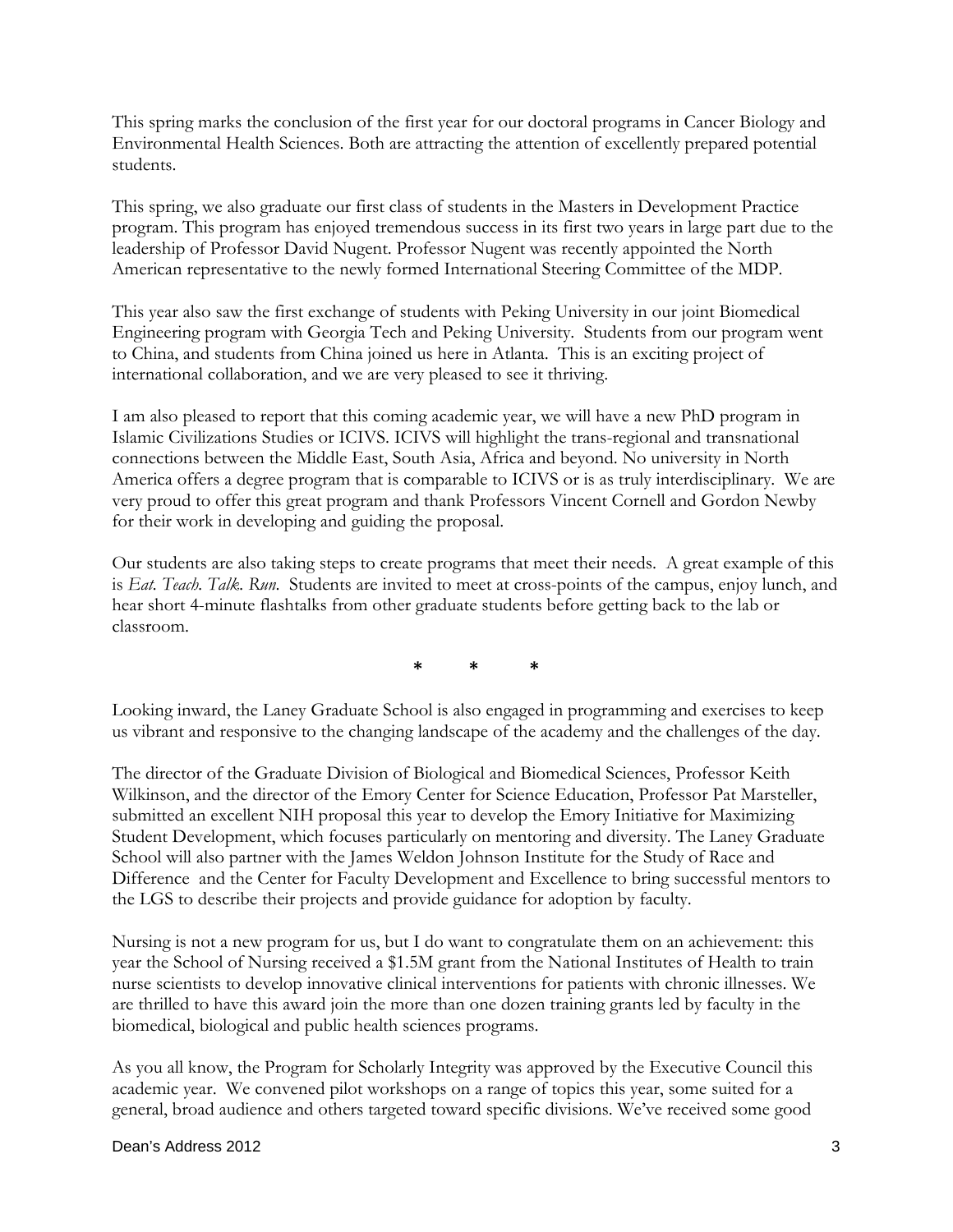feedback, which will be taken into account as we prepare to train incoming natural and biomedical/biological sciences doctoral students this fall. Incoming students in the humanities and social sciences will begin the program in fall 2013.

And finally, I am pleased to announce that the Laney Graduate School will fund two doctoral assistantships that we hope to fill as soon as this summer. Students will work in LGS on activities related to programming such as the Program for Scholarly Integrity or in research endeavors, such as benchmarking practices and policies at Emory and peer institutions. We will begin advertising these positions soon.

**\* \* \*** 

We are always engaged on planning for the future, often with an eye towards financing and sustainable funding, and several such projects are underway.

Our Development and Alumni Relations team had an incredibly successful year. It is now all but certain that we will reach our campaign goal. To date, we have raised in gifts and pledges \$9,908,000 towards our \$10M campaign goal, and we are closing in on a few additional major gifts that will take us well past the goal. We are deeply grateful to the many alumni and friends who have contributed to this success – including Jim Gavin, an alumnus and a member of the Emory Board of Trustees, Bill and Cathy Rice, Jim and Ethel Montag, the late Robert Wellborn, and many others. And, of course, to our hard working Assistant Dean of Development, Katie Busch.

The Laney Graduate School and the Rollins School of Public Health have entered a funding partnership that establishes 24-month support for all students in our public health sciences PhD programs. After this strong institutional foundation, students will move onto mentor or individual grants. This funding reform is an excellent example of our work to establish sustainable funding plans.

You may recall that last year we convened a committee to look at opportunities for growth and sustainability in the Graduate Division of Biological and Biomedical Sciences. This past fall, I met with GDBBS faculty leadership to discuss the Committee's report and recommendations, and I heard them loud and clear: the first priority toward growth and sustainability in the GDBBS is to raise the stipend level and not the number of students. Fall 2012 will see increased stipend support for GDBBS graduate students. And we will continue to model for growth so we are prepared when the finding environment improves.

We also recently circulated a report of the Languages and Literatures Advisory Committee, convened last year to consider how we sustain and advance the strengths we have in languages and literatures. The committee proposed ideas on a variety of scales, and we look forward to engaging with partners to examine their viability.

**\* \* \*** 

In my addresses over the years I have often reported on how the graduate school looks in terms of enrollment trends. Those reports show a trajectory that is by now familiar.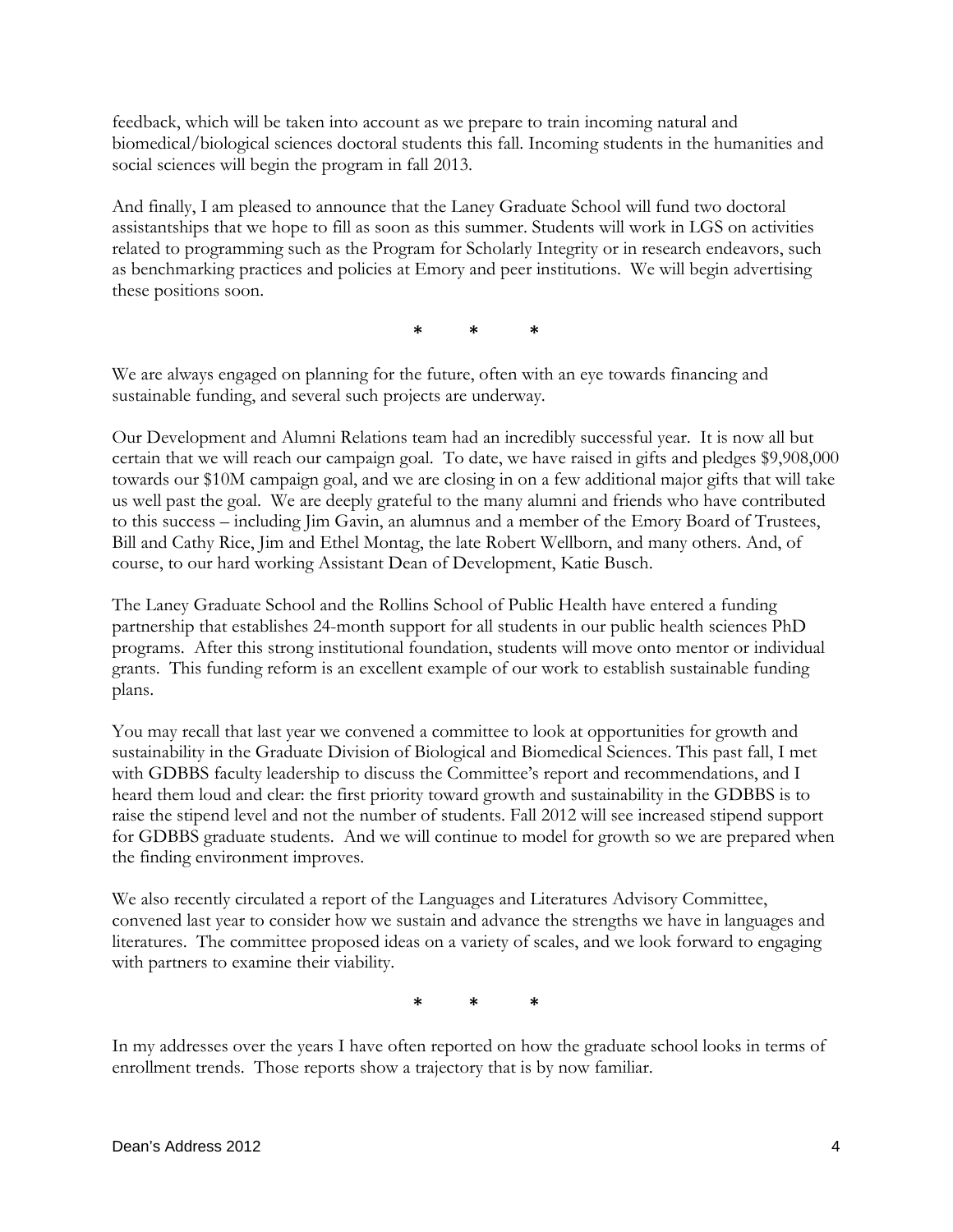In a bottom line sense, we are growing, slowly but steadily. In 2003, the year before we reduced enrollment as part of the Arts and Sciences funding reforms, we had about 1,600 students. At the start of this academic year, 2011, we had 1,800 students. We are about 15% larger. The financial downturn a few years ago forced us to significantly reduce the number of new students we admitted for the fall of 2009. In terms of overall enrollment numbers, we have come through those events: in the fall of 2008, we had 1,793 students; in the fall of 2011, we have 1,831 students. That is, we now have more students, 7% more, than we had before the downturn.

Looking more closely, we see that our student body has been shifting. We can parse this in different ways. Looking at changes from 2003 to 2011:

- In terms of our divisions, the humanities have seen a 7% decrease in the number of students, while the social sciences have increased by 16% and the natural sciences by 33%.
- In terms of the schools we partner with, programs aligned primarily with the College of Arts and Sciences have seen a 5% decrease in the number of students, while programs aligned primarily with the Woodruff Health Sciences Center have seen a 48% increase.
- In terms of funding source, programs that are driven by university funding alone have seen a 3% decrease in the number of students, while programs that are driven in part by external funding have seen a 35% increase.

In the version of this address posted on our website, you will find a chart that contains these numbers.

**\* \* \*** 

These enrollment numbers illustrate two trends in the development of graduate education at Emory. First of all, we see a steady trend towards a graduate school with a strong presence from every part of the university. We see it in the data from the last several years, and we see it even more strongly if we go back a little farther.

- In 1996, three quarters of our students were enrolled in programs aligned with College departments, and one quarter were in programs aligned with the health sciences.
- This year, half our students are in programs aligned with college departments, and 40% are in programs aligned with the health sciences. Along with that, we have a well established presence of doctoral students in Business, and several of our master's programs cross school boundaries in new ways.

This is a remarkable change, for the Laney Graduate School and for Emory University: we are truly a graduate school of the whole university.

The second trend concerns funding and growth. Before I even came to Emory, I noted the extraordinary level of central support for graduate education at Emory, expressed in the very high share of the funding for doctoral education that comes from central resources. I am pleased that this commitment continues. This is shown, not least, in our ability to recover our overall enrollment numbers after the reductions in 2009. We also see it in the continued strong presence of the fields that are funded entirely, or almost entirely, from central sources – the humanities and many social sciences.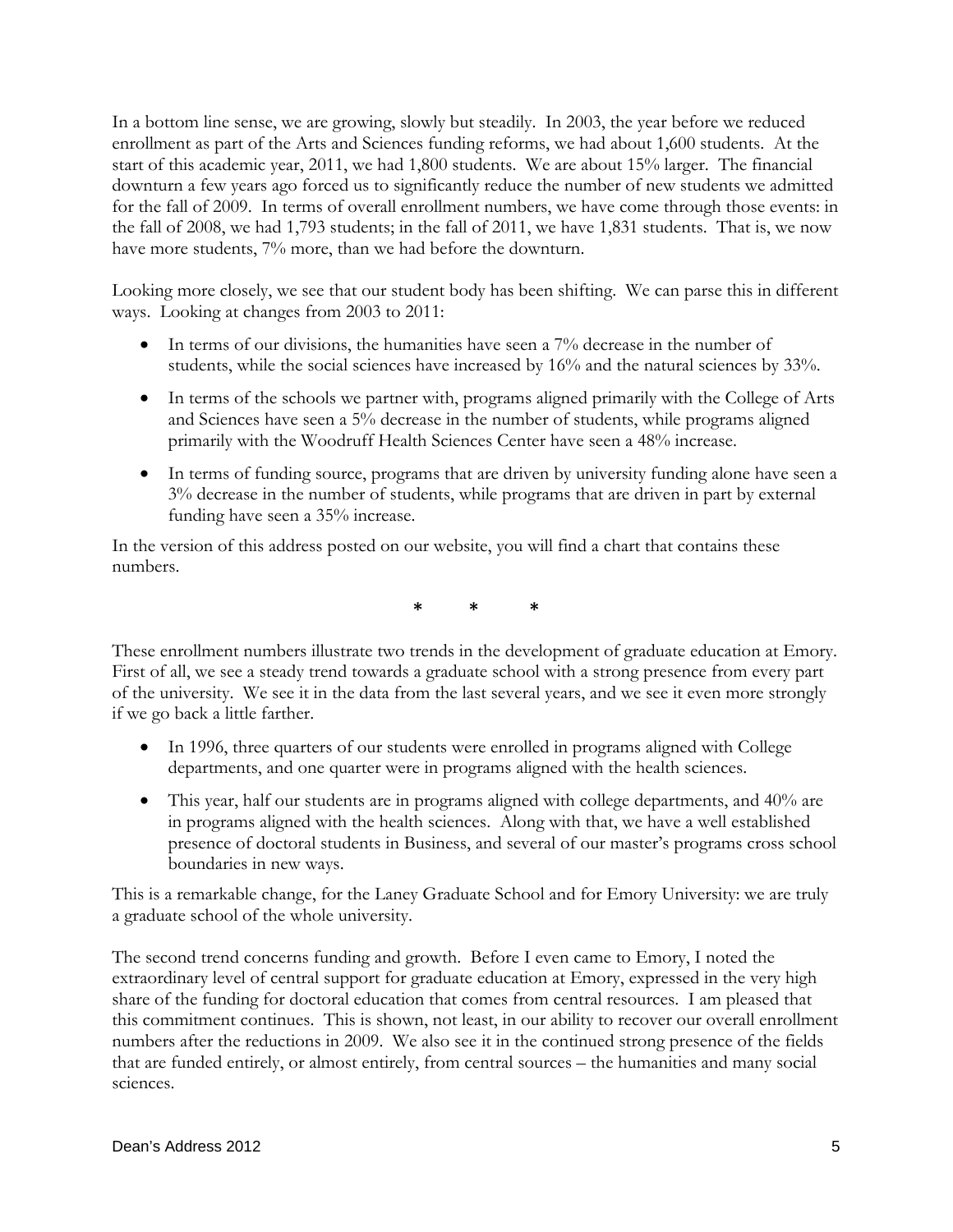However, our enrollment trends also show this: programs that rely solely on university funds are financially more vulnerable and cannot sustain the same level of growth as programs that are funded in part by external sources. The university continues to commit substantial support, but the reality is that these funds do not go as far as they once did, and in the fields that rely solely on them, we see flat enrollment.

The availability of external funding, like research and training grants, varies a great deal across fields, and in some cases there just isn't much to draw on. But there may be sources of funding available that we are not competing for, and we may be able to strengthen graduate education by engaging with external funders in new ways. Later this year, we will be sharing with all DGSs and others some new reporting available through Academic Analytics that allows us to look at grant funding by discipline, to get a sense of what "the market" is and to consider our place in it.

**\* \* \*** 

I need to share some further observations about the state of our resources. Our pattern of growth is under a good deal of stress. One immediate issue is the financial model that has supported it, and the pressures come from several directions. Budgets at Emory are strained. Several partner schools face projected deficits, and many of you will have heard or read sobering messages from your deans. They are working hard to come into balance, and they will come into balance. The Laney Graduate School is not, at present, projecting a deficit, but we will be affected. As you know, graduate education is funded in part by contributions from schools who participate as partners, so when they are in difficult financial situations, we will feel that as well. We will be working closely with our partners to help ensure the continued excellence of graduate programs and associated departments and units.

This is not a sudden crisis, like the one we experienced in the fall of 2008, when we absorbed an immediate reduction in the number of new students for the following academic year. This time, the budget strains reflect long-term issues around projected incomes and expenses, and will require adjustments at Emory that will affect graduate education.

In a broader sense, it is the downturn of 2008 that is still with us. The recovery is moving slowly and unevenly, and we are experiencing what, for some time, will be a new normal. The traditional sources of income that find their way to supporting higher education are under stress: families have less money for tuition, and federal funding for research and higher education is growing less, is subject to new competing policy priorities and interests, and is the object of fierce competition among potential recipients. We have already seen one direct national reduction in support for graduate education, in the form of changes to the way interest is calculated on graduate student loans.

We are living in a lean economic and financial world. The full impact – on Emory University as a whole and on the Laney Graduate School – is still developing.

**\* \* \*** 

As we go forward, we must do so with this situation firmly in mind. In an era of tightening budgets for graduate education, we must be the very best stewards we can be of the resources that are entrusted to us.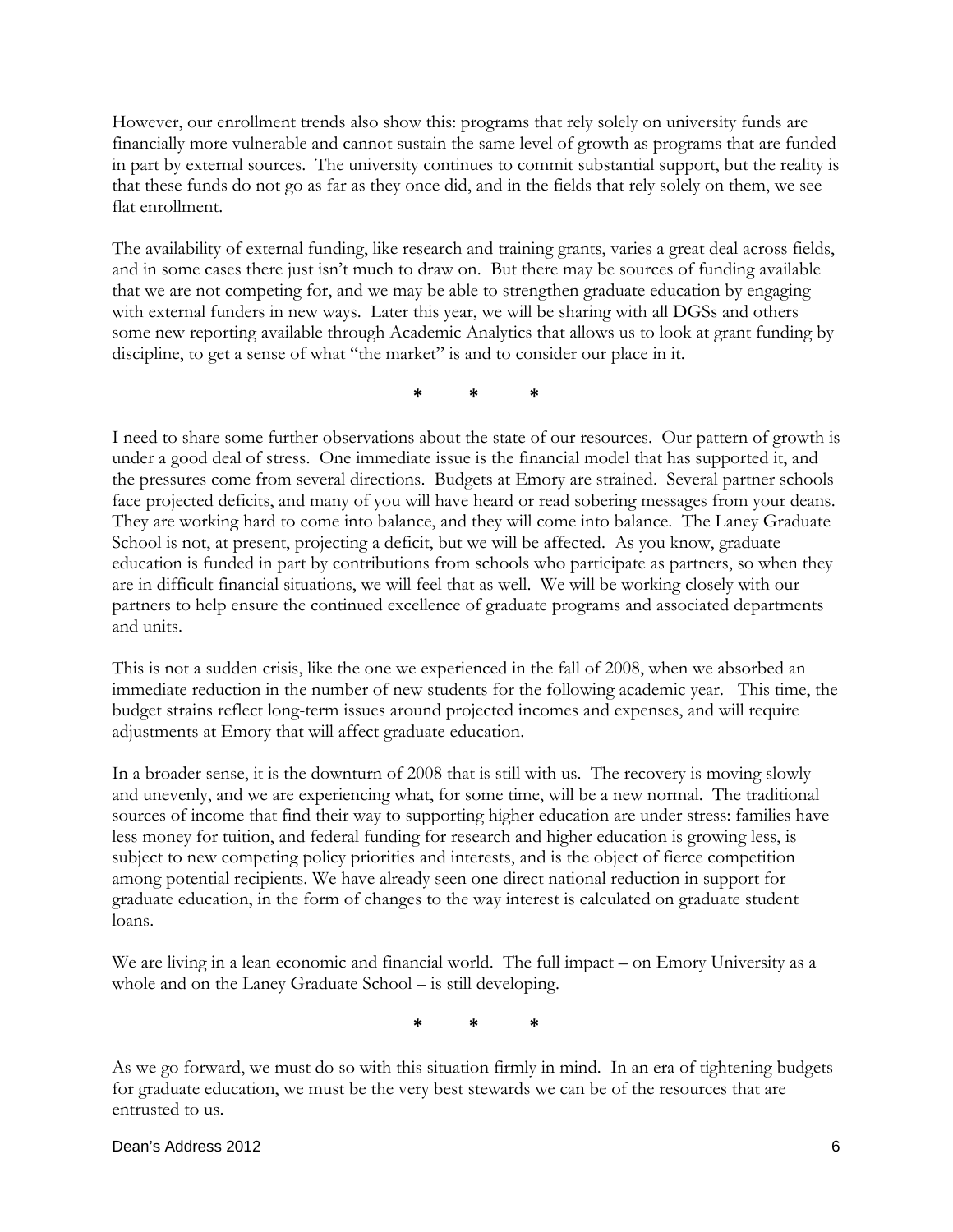Graduate education must align with research excellence and vitality. We will continue to work closely with our partner schools to ensure coordinated efforts around faculty hiring, research programs and investments, and other initiatives that create opportunities to support graduate education. One of our fundamental principles is that graduate education follows faculty research excellence.

It is also the case that the funds we do have must be used wisely to create the best opportunities for attracting and supporting the best graduate students. We know that increased support is an important issue: we must continue to maintain our 100 percent health insurance subsidy, we need to move to 12 month stipends for all doctoral students, we must keep pace with our stipend amounts, and we must maintain and enhance our professional development support.

This is "the" list of priorities. It is a daunting list in any circumstance. In the current economic climate, it is an extraordinary challenge. What is the relative importance of these items, and how should they be balanced against other priorities? And how will they be influenced by developments beyond our control? For example, the cost of health insurance seems to rise every year. What will happen to this cost when the Supreme Court issues its decision on the Affordable Care Act?

**\* \* \*** 

If one source of stress is about how we cover our costs, another is about the professional futures for PhD graduates. Academic markets are very difficult. Across the U.S., the ratio of new PhDs to advertised faculty positions has been poor for some time now. In some cases, universities are closing departments and programs. In grant-driven sciences, graduates spend longer time in postdoc positions, PIs spend more time applying for funding and face lower success rates.

The situation has drawn comments from wider circles. The journal *Nature* argued we need to "fix the PhD" in science, because

increased government research funding from the US National Institutes of Health and Japan's science and education ministry has driven expansion of doctoral and postdoctoral education — without giving enough thought to how the labour market will accommodate those who emerge. The system is driven by the supply of research funding, not the demand of the job market. $1$ 

*The Economist* considered "why doing a PhD is often a waste of time," and also pointed to a mismatch between graduate education and employment:

There is an oversupply of PhDs. Although a doctorate is designed as training for a job in academia, the number of PhD positions is unrelated to the number of job openings. Meanwhile, business leaders complain about shortages of high-level skills, suggesting PhDs are not teaching the right things. The fiercest critics compare research doctorates to Ponzi or pyramid schemes.<sup>[2](#page-6-1)</sup>

<span id="page-6-0"></span><sup>1</sup> *Nature,* 21 April 2011, <http://www.nature.com/nature/journal/v472/n7343/full/472259b.html>

<span id="page-6-1"></span><sup>2</sup> *The Economist*, December 16, 2010,<http://www.economist.com/node/17723223>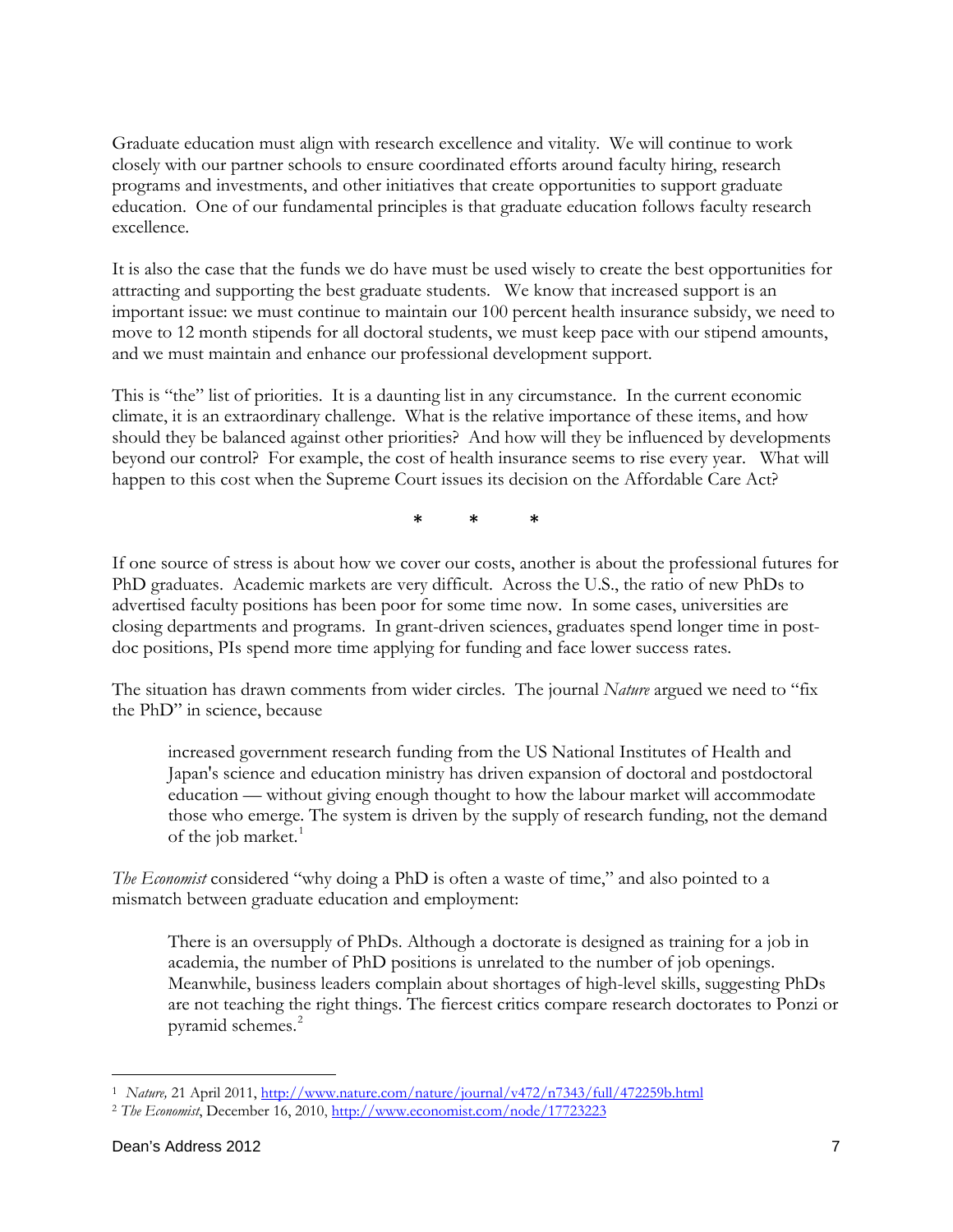Closer to home, the *Chronicle of Higher Education* has carried a number of articles over the last several years about the worsening employment prospects for PhDs, particularly in the humanities, and about how this is impacting both professors and graduate students. One recent set of articles involved several of "our own," commenting on the role of graduate education in their professional lives and identities.<sup>[3](#page-7-0)</sup>

**\* \* \*** 

It is abundantly clear that our students' professional development is more important than ever, and we must move forward in full awareness of the ways in which our profession is changing. I want to suggest ways in which the LGS seeks to respond, and to pose some questions that programs and you – the faculty members of the LGS – will likely face over the next several years.

Let's remind ourselves that even though academic job markets are tough, they will always be an essential component of our graduates' professional futures. We must continue to train the very best researchers and scholars, equipped with rigorous preparations in their chosen fields of study. We must continue to support and develop professional skills required for successful academic careers: teaching, grant writing, mentoring, scholarly ethics, and more.

And, as all of you know, we must do more to help our students navigate careers outside the academy. Last year, I spoke of a report developed by the Council of Graduate Schools and Educational Testing Services, *The Path Forward*. One of the most fundamental opportunities noted in the report is the need for a highly educated workforce: the number of jobs that require a graduate degree is estimated to grow by 2.5 million by 2018, a 17% increase in those requiring a PhD and 18% in those requiring a master's.

How do we help prepare our students for these broader arrays of professional futures? A large component of this is about helping our students understand the skills and expertise they have in the context of positions in a broad range of sectors – government, non-profits, business. It is about helping our students imagine possible career paths and seek out the contacts and networks that can help them start. The Laney Graduate School is committed to providing resources in these areas. We have started, by providing resources like the Versatile PhD, Pathways Beyond the Professoriate presentations, the alumni mentoring network, and more. And we will do more.

**\* \* \*** 

Developing this kind of programming is important and necessary. But there are other levels of change which more clearly affect you, our programs and our faculty.

I have been involved in a follow-up report from CGS and ETS, called *Pathways Through Graduate School and Into Careers*, due to be released in about a week [\(http://pathwaysreport.org\)](http://pathwaysreport.org/). This report seeks to assess what graduate students know about career options at different points in their graduate education as well as how they acquire this knowledge. It also considers the role of graduate

<span id="page-7-0"></span><sup>&</sup>lt;sup>3</sup> ("Cutbacks in Enrollment Redefine Graduate Education and Faculty Jobs" at [http://chronicle.com/article/Graduate-](http://chronicle.com/article/Graduate-Programs-in/131123/)[Programs-in/131123/,](http://chronicle.com/article/Graduate-Programs-in/131123/) and "The Grad-School Decline" at [http://chronicle.com/blogs/brainstorm/the-grad-school](http://chronicle.com/blogs/brainstorm/the-grad-school-decline/44759)[decline/44759\)](http://chronicle.com/blogs/brainstorm/the-grad-school-decline/44759)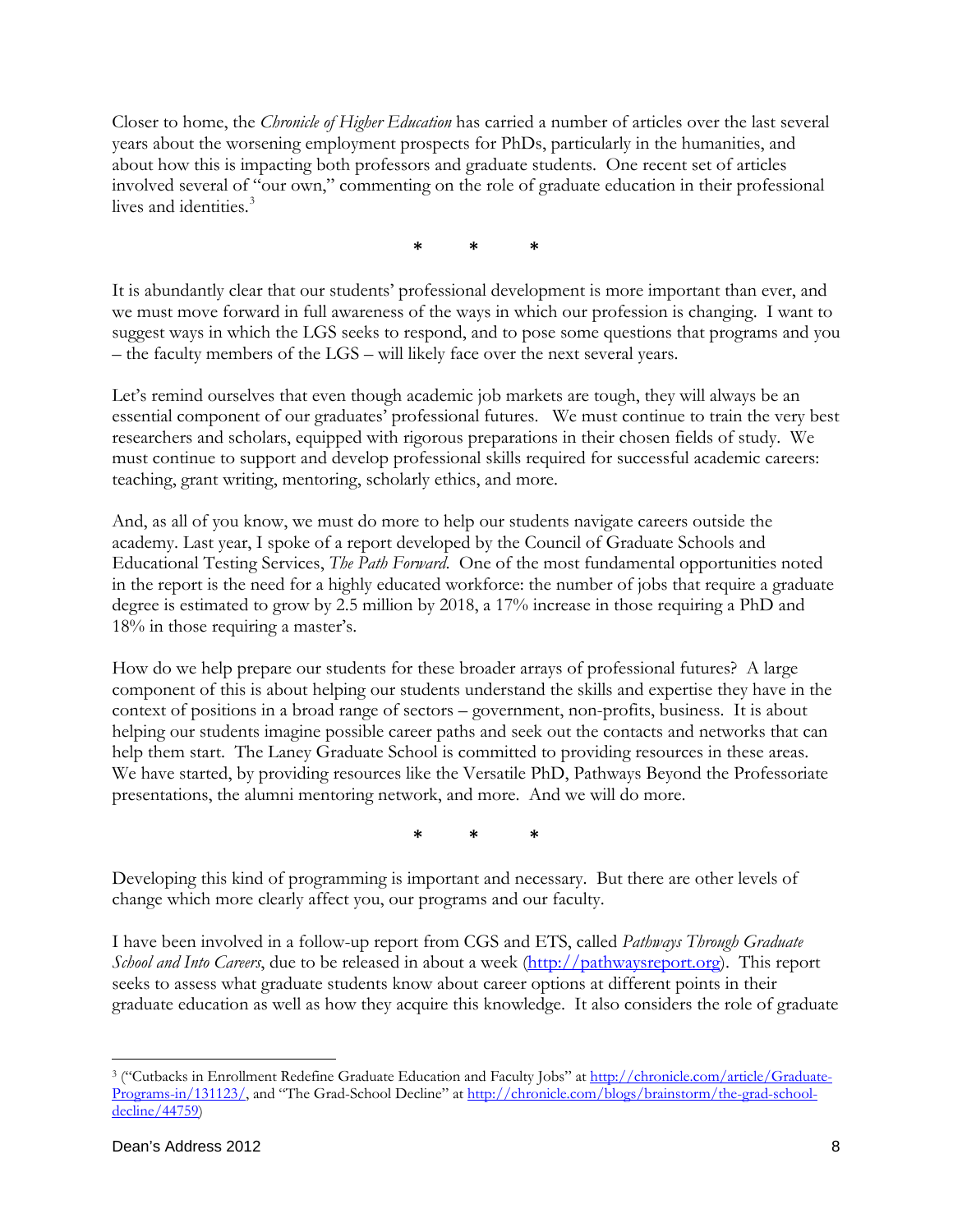programs and faculty in guiding students, and provides policy recommendations for a number of stakeholders. When it s released, we will send you a link to access it.

I particularly want to call attention to two items from the report. The first was discussed by Debra Stewart, President of CGS, in a recent article.<sup>[4](#page-8-0)</sup> She pointed out that "a majority of PhD degree holders find their way into careers outside the world of faculty and ... for many, these careers are considered a highly satisfying outcome." Even in the humanities – sometimes considered the most bound to a future in the academy  $-15$  years ago, a survey found that only 60% of graduates worked as postsecondary faculty. For as long as we have been training them, our PhD graduates have pursued careers – exciting, rewarding, fulfilling careers – outside the confines of the academy.

As faculty members, our professional experience is usually limited to the profession we have chosen. But, as my friend and colleague Debra Stewart is suggesting, it is likely that we have access to more information than we think, by calling on networks of friends, colleagues and alumni. One of our essential tasks is to become more aware of these career pathways. The Graduate Division of Biological and Biomedical Sciences has responded by convening career seminars targeted to biological/biomedical students involving industry leaders. Other programs invite alumni and others to speak and represent agencies and businesses beyond the academy. Taken together, these are colleagues, alumni and others who can help current students by providing information and contacts that current faculty cannot. What can other programs do to extend opportunities and engagements?

**\* \* \*** 

The report I worked on also points to another important set of facts, where our response raises more complex issues.

PhD graduates bring highly developed and valuable skills and expertise to organizations that hire them: the ability to work with complex problems, to plan and execute extended research projects, to acquire and apply new knowledge, and to engage in sophisticated and analytical inquiry. But employers of PhDs also report that they lack some other essential skills: experience working on teams, presentation skills, and the ability to convey technical and specialized knowledge to individuals who do not have technical and specialized training.

If we combine this finding with some of the criticisms I cited earlier – about the production of PhDs not being sufficiently related to the employment market for PhDs – we are poised to ask another question. If our graduates will need to be prepared for a broader set of professional futures, how does that impact the nature of the training itself?

We tend to think of the curriculum and PhD education as one thing, and professional preparation, from TATTO to networking, as another, two complementary tracks. Perhaps that is in part predicated on the idea that we are training, in essence, future professors, and that one of the tracks – the curriculum – is squarely aimed to deliver this kind of training and no other. If we recognize that we need to aim for training professionals with more varied career paths, then do we need to consider whether this fact should lead us to revise the way we structure the curriculum and path to

<span id="page-8-0"></span><sup>4</sup> *GradEdge*, "'Known Knowns,' 'Unknown Knowns,' and 'Known Unknowns': A New Agenda for Graduate Schools", Jan/Feb 2012; available at [http://www.cgsnet.org/january-february-2012.](http://www.cgsnet.org/january-february-2012)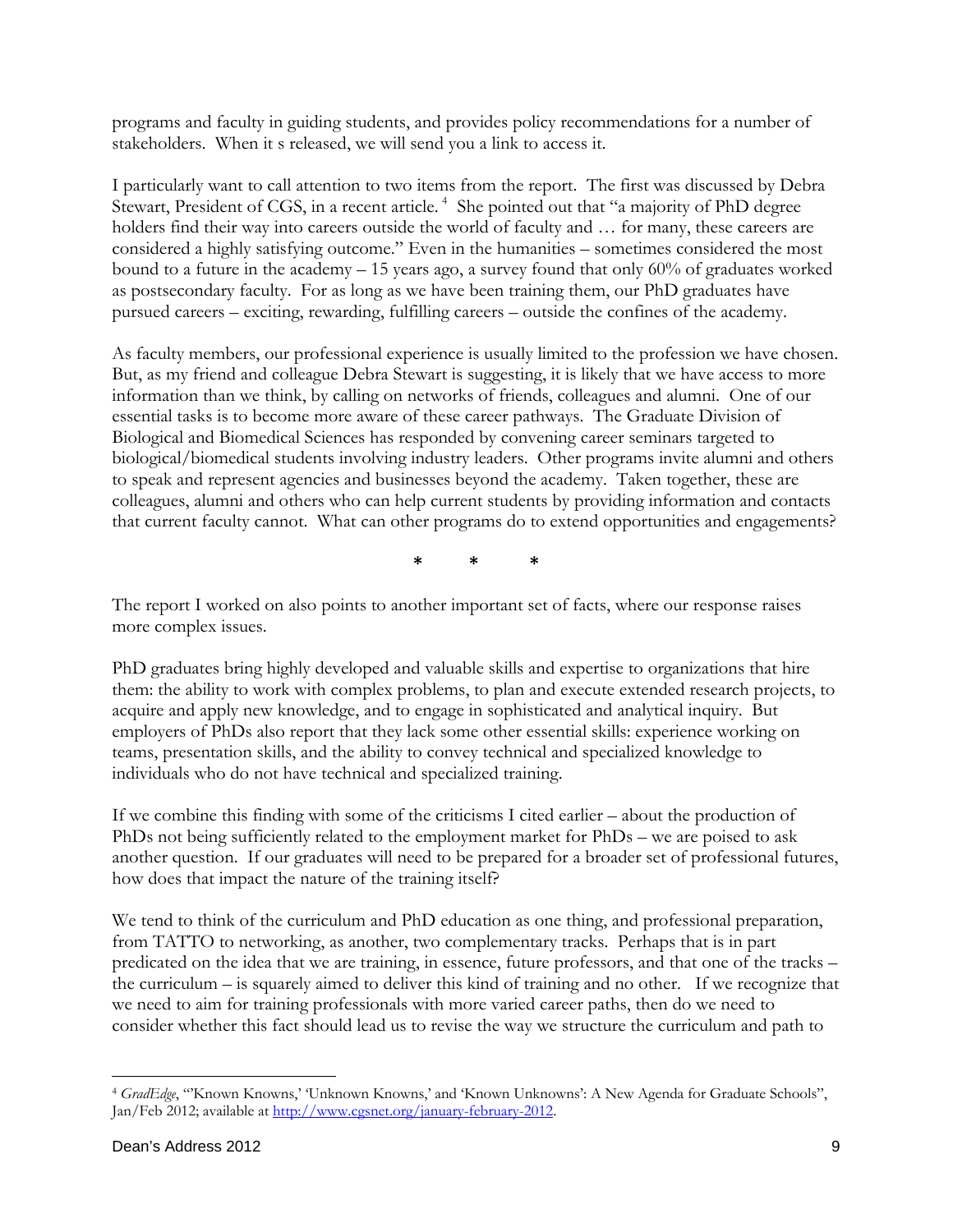degree completion itself? If we take a look at the training we provide with the interest of the students, as future professionals, at heart – then what?

This line of questions raises complex and sensitive issues, issues where the initiative belongs properly, and again squarely, in your domain as faculty members in graduate programs.

**\* \* \*** 

To help us deliberate about these matters related to programming for student support and resources in general, I am reviving a structure that was very helpful a few years ago: the Laney Graduate School Advisory Committee.

The Advisory Committee will start meeting this month, and it will begin by considering two immediate issues.

> First: our admissions fellowships – the Woodruff, Diversity and Arts and Sciences fellowships we offer to selected applicants – have been in place for a long time, and it is time for us to examine whether their current structure serves us well, or should be reconsidered in some way to ensure we successfully recruit the best students.

Second: professional development for students that prepares them for  $21<sup>st</sup>$  century careers, both within and beyond the academy.

In the larger picture, the Advisory Committee will also help us with a question I raised in last year's address. Regardless of the challenging economic circumstances, we are rich with a faculty full of ambition and excellent ideas. We continue to receive proposals, large and small, for new things worth doing – new initiatives, new projects, new degree programs – supported by groups of faculty with energy, expertise and commitment. Operating in unforgiving economic circumstances, needing to enhance many things we are already doing, and presented with attractive proposals for new things to do, we must ask again and with some urgency:

What will we not do?

What kinds of changes are off the table? Of the things we now do, which ones might we disengage from? Of the things that seem like good new ideas to start doing, how do we choose wisely?

**\* \* \*** 

This takes me to my final point, a moment that brings together heart and mind.

Back in October, many of us read an article in the *Chronicle of Higher Education*, written by the president and the executive director of the American Historical Association. The article considered the job market for new PhDs in History and the ways in which we can and ought to prepare our students for it.[5](#page-9-0)

<span id="page-9-0"></span> 5 "No More Plan B," by Anthony T. Grafton, professor of history at Princeton University and president of the American Historical Association, and Jim Grossman, executive director of the association, October 9, 2011, at <http://chronicle.com/article/No-More-Plan-B/129293/>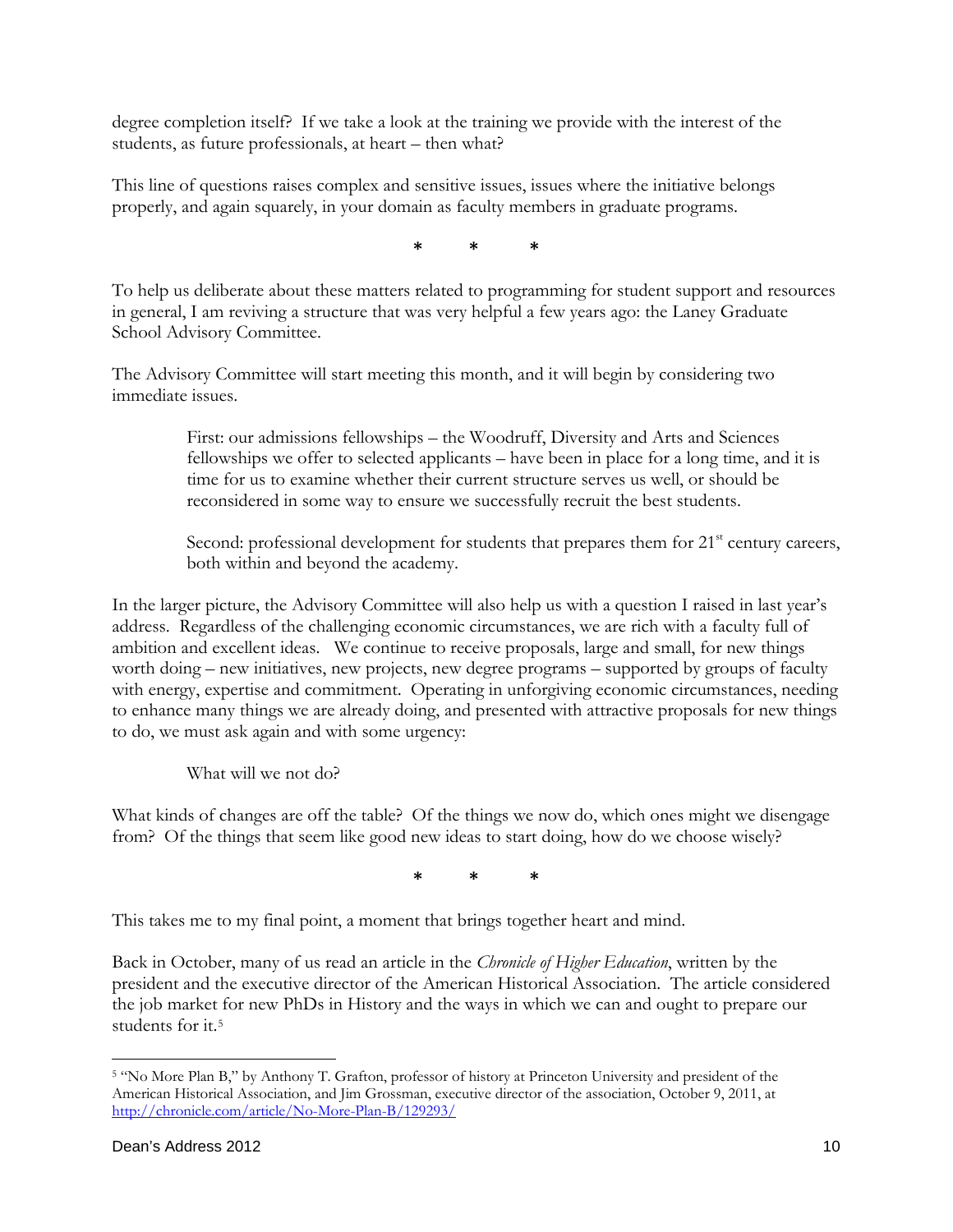The article is called "No More Plan B," and the very title urges that jobs outside the academy should no longer be considered as fallbacks, plan B, alternative or any of a range of terms for "secondary." Instead, we need to start looking at a broad range of career options, in universities, government, business, industry, non-profits and more as one continuum of career paths. These paths are potentially rewarding, fulfilling, satisfying, exciting and honorable paths on which to prosper with doctoral education as preparation.

Now, we can *say* this – and we do. And we can *prepare our students* for it – and we will do a better job of this. And we can *learn more* about friends, colleagues and alumni who have already taken these paths – and with your help, we will do that do.

But we need to do one more thing. Let me put it forward with some frankness. If there is one thing our students excel at from day one in graduate school, it is this: they know how to read their teachers. They have done it for a very long time, and they have come as far as one can in the formal system of education. If we *say* to our students that we prepare them for and support their pursuit of a broad range of professional futures, and we don't *mean* it, they will know.

So I am asking you to mean it.

I am well aware of the depth of this request. Many of us see "training our successors" as a large part of our professional identity. This is a type of "legacy." How often do we identify ourselves and our colleagues by identifying the labs we trained in, and the mentors who shaped us? How often do we measure our success by the academic positions and accomplishments of our students? We also feel a kind of obligation to pass on the training of past generations of scholars and researchers to new generations. In many ways, training our successors is the difference between being at a two or four year college and being at a PhD granting university.

It may be a fact of our times that as a group, we will do less of this, and that we need to reconceive our legacies, our obligations – our professional identities – in ways that embrace a broader vision of the skills, the expertise, and the ethos that we pass on to our students, and through them to our society and culture.

This is a question for our hearts – yours and mine. For some of us it will be easy to ask and answer, and for some of us it will be a moment of professional and personal reckoning. For all of our students, I ask of you this: join me in not just recognizing or accepting the full range of our students' professional futures, but in learning about, embracing and shaping it.